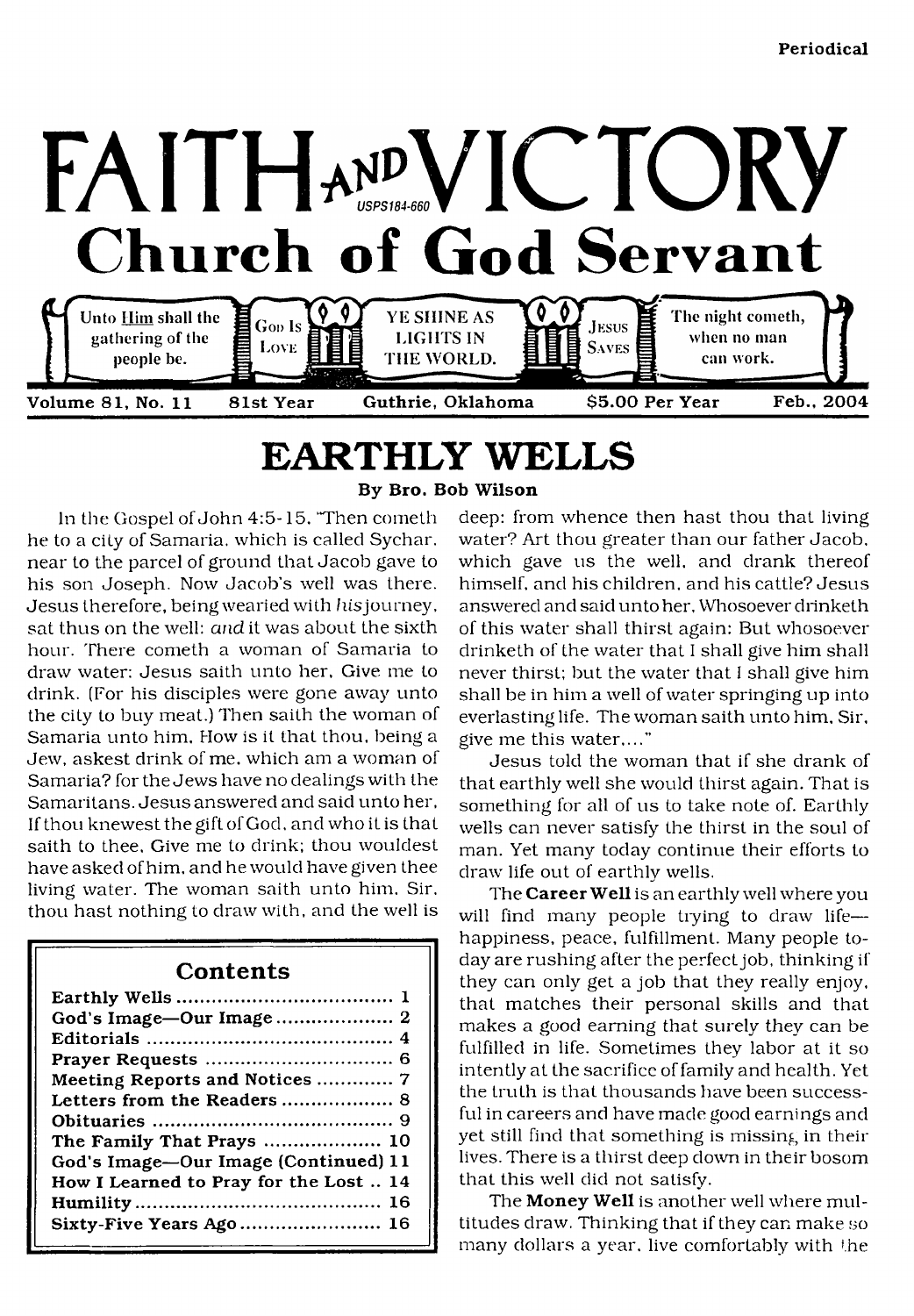fineries of life, have a stockpile in the savings and a great retirement plan that they will be satisfied. However, we can see that many wealthy people that have more than they will ever use are some of the most miserable people around. Do you think it will be different for you? Jesus mentioned, "For what is a man profited, if he shall gain the whole world, and lose his own soul?..." Would it quench and put out that thirst in your spirit or would you soon have to try to find another well?

The **Well of Possession** has also attracted many to its rope and bucket. Houses, lands, cars, the list goes on. America has plunged itself deeply into materialism—the love of things. Are we any happier? Do we have any more deep soul peace than we did when life was much simpler and not so weighted down with things? We as a country are so tied down with the cares of things that we don't have much time for people or God. "Labour not for the meat which perisheth,..." We will not be able to take a single material possession with us into the next life.

There have been a number found at the **Well of Popularity**. Very successful in their careers, Hollywood, etc., receiving great recognition from people. I recently read an article on Elvis Presley in the *Reader's Digest* People still herald him as a king. He had fame, money and possessions but was he truly happy? Was his life fulfilled and complete? He died an unhappy, unfulfilled man. Why? He was drawing from the wrong well. Remember, Jesus said that earthly wells will not satisfy man's inner being.

Many think to find happiness at the **Marriage Well.** Finding a good companion that they love, admire and adore. I wonder how many happy homes there are in America where there is no strife, anger and bitterness? Thousands of marriages end in divorce. The woman that Jesus met at the well had had five husbands. Do you think she was completely satisfied? I don't believe she was. Some feel only if they had a more intelligent companion or one that had a greater personal beauty or personality that they would be satisfied. Yet there are those that have those characteristics and they are getting divorced. If we are expecting our companion to quench the thirst of our soul we are drawing from the wrong well.

One more well I would like to name and that is the **Well of Religion.** Many people try to drink at this well just enough to satisfy conscience. Going to church and living a good moral life and having a few "good" friends. Yet not opening the heart completely to God nor repenting of hidden sin. Many will say, "Oh, I tried religion and church and it didn't help or work." I will agree with them. This well doesn't satisfy either. It will leave a void and vacancy in your bosom just like all the other wells. I'm convinced that people walk away from this well disillusioned, thinking that if any well satisfies it should have been this one.

If you kneel to Him and humbly pray:

Fill my cup Lord, I lift it up Lord, Come and quench this thirsting of my soul. Bread of heaven, feed me till I want no more. Fill my cup, fill it up and make me whole.

<span id="page-1-0"></span>

#### **By Harlan Sorrell**

In Genesis 1: 26-27, the Lord God Jehovah, speaking to the other two members of the Trinity (Jesus and the Holy Spirit), said, " ...Let us make man in our image, after our likeness:... So God created man in his *own* image, in the image of God created he him; male and female created he them."

Mankind was created after the likeness of a triune God, being threefold—body, soul and spirit. All of these three aspects of man's being were created to "image" God. Webster's dictionary defines *image* as "a representation of a person or thing, the visual impression of some-

thing produced, a copy; counterpart; likeness; a type; embodiment: as he is the *image* of laziness; the total impression created by a person; representation; portrait; reflection."

God, being perfectly holy, created mankind as a visual impression of Himself. In the beginning mankind was holy in body, soul and spirit. He was a copy and counterpart of God, a representation and reflection of his Creator. How wonderful! But as we read in Genesis chapter 3, through the cunning craftiness of the tempter, mankind sinned and lost that wonderful likeness of his Maker. In the fullness of time God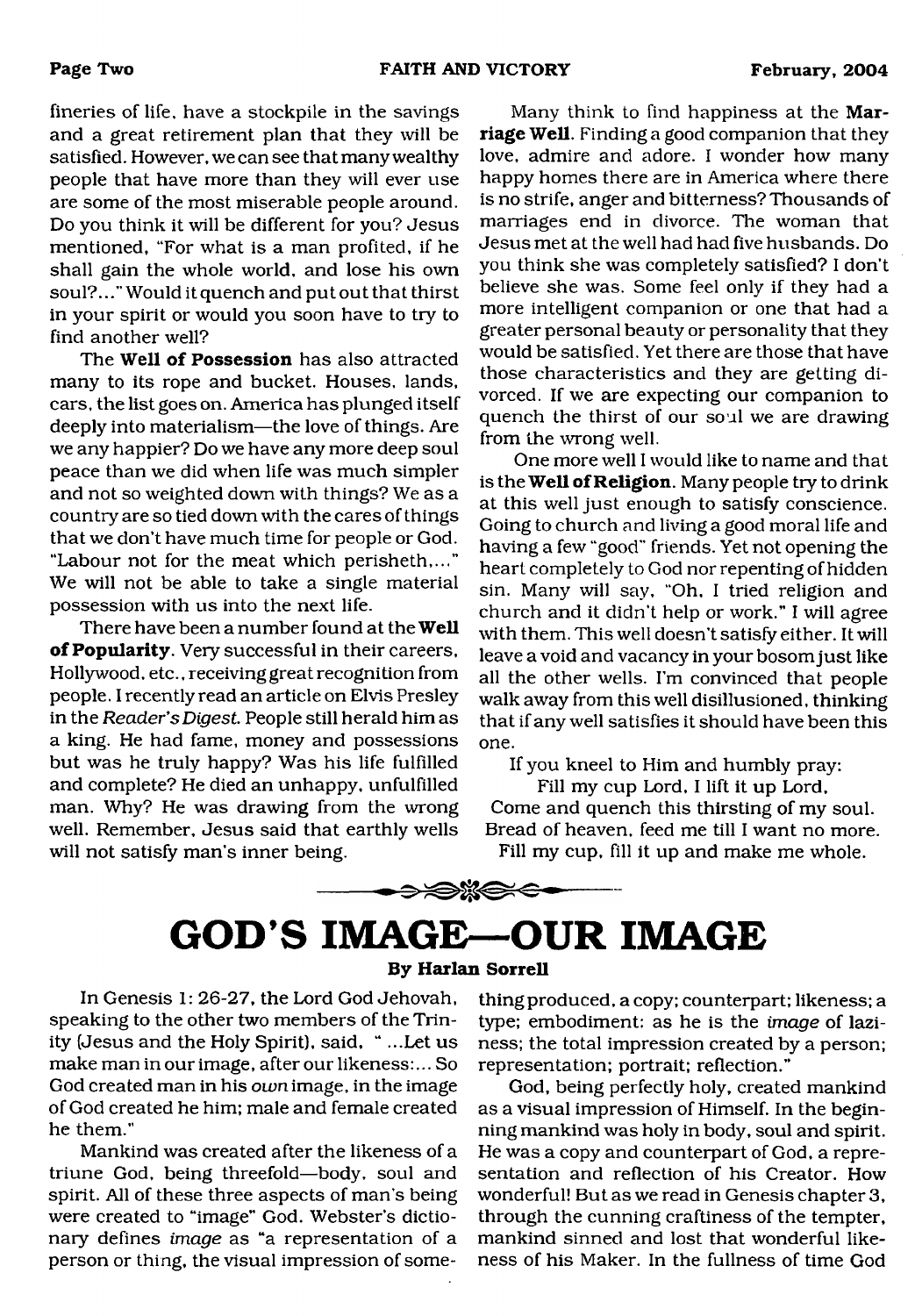sent Jesus, the second person in the Trinity "who is the image of the invisible God," and by whom He created all things. (Col. 1:15-16.) He sent him "without sin," (Heb. 4:15,1 Pet. 2:21- 22) but "in the likeness of sinful flesh, and for sin," that He might "condemn sin in the flesh" (Rom. 8:3) and reveal to us again the image of God. He was the second Adam. (I Cor. 15: 45- 47.)

Heb. 1:1-3 says, "God, who at sundry times and in divers manners spake in time past unto the fathers by the prophets. Hath in these last days spoken unto us by *his* Son, whom he hath appointed heir of all things, by whom also he made the worlds; Who being the brightness of *his* glory, and the express image of his person, and upholding all things by the word of his power, when he had by himself purged our sins, sat down on the right hand of the Majesty on high." After Jesus sat down on the right hand of the Majesty on high, God sent the Holy Spirit, the third person of the Trinity, to impart His image as it was expressed and exhibited by Jesus during His incarnation, to all who would open their hearts in faith to receive it. Paul says in II Cor. 3:18, "But we all, with open face beholding as in a glass the glory of the Lord, are changed into the same image from glory to glory, *even* as by the Spirit of the Lord." This is what the salvation of Jesus Christ does for all who will receive it according to the teaching and pattern set forth in the New Testament. Those who truly receive Christ and His teachings are made "joint-heirs" with Him and are adopted as "sons of God" thus partakers of His divine image. (John 1:12-14, 16; Rom. 8:14-17.)

In Eph. 4:17-24, Paul says, 'This I say therefore, and testify in the Lord, that ye henceforth walk not as other Gentiles walk, in the vanity of their mind, Having the understanding darkened, being alienated from the life of God through the ignorance that is in them, because of the blindness of their heart: Who being past feeling have given themselves over unto lasciviousness, to work all uncleanness with greediness. But ye have not so learned Christ; If so be that ye have heard him, and have been taught by him, as the truth is in Jesus: That ye put off concerning the former conversation the old man, which is corrupt according to the deceitful lusts; And be renewed in the spirit of your mind; And that ye put on the new man, which after God is created in righteousness and true holiness." This is parallel with Paul's expression in

Col. 3:10, "...after the image of Him that created him."

This is the image that satan hates—the image of holiness. Since the very beginning of time he has sought to mar and destroy it in its every aspect as it pertains to man's existence. Not only does he seek to destroy the image of holiness as it pertains to man's soul and spirit, but he also seeks to destroy it as it pertains to man's body. God desired, from the beginning, that man be a visual expression of Him not only in the spiritual aspect of his existence but in that pertaining to the physical also. The purpose of Christ coming to earth and living in the flesh was to show us God's image. Then after making the necessary sacrifice of His body to atone for our sins. He ascended back to heaven and sent the Holy Spirit to dwell within our hearts that we might be restored to God's image. In so doing he meant for our bodies to be temples showing forth the glory of God just as His body reflected the glory of God. "What? Know ye not that your body is the temple of the Holy Ghost which is in you, which ye have of God, and ye are not your own? For ye are bought (redeemed) with a price: therefore glorify God in your body, and in your spirit, which are God's."

Contrary to some modern-day philosophies, God is concerned about the outward appearance of things. Outward appearances are reflections, that is, images. Rom. 1:20 says, "For the invisible things of him from the creation of the world are clearly seen, being understood by the things that are made, even his eternal power and Godhead;..." This scripture teaches us that the invisible things of God (such as His glory) are clearly seen and understood by physical things we observe with our natural eyes. The physical creation reflects the Godhead and His eternal power. This makes us to know that our outward appearance is reflecting something also.

A young lady who joined the police force was asked one time, "Aren't you afraid to do your job?" "Oh no," she replied, "My uniform speaks!" That was a point well-made. She knew that when she was dressed in a police officer's uniform she portrayed an "image" that demanded respect. She knew that when people saw her they automatically knew what she represented by the very apparel she wore.

Let this be a lesson to us as Christians. Our clothing and outward appearances speak also! (Continued on page 11.)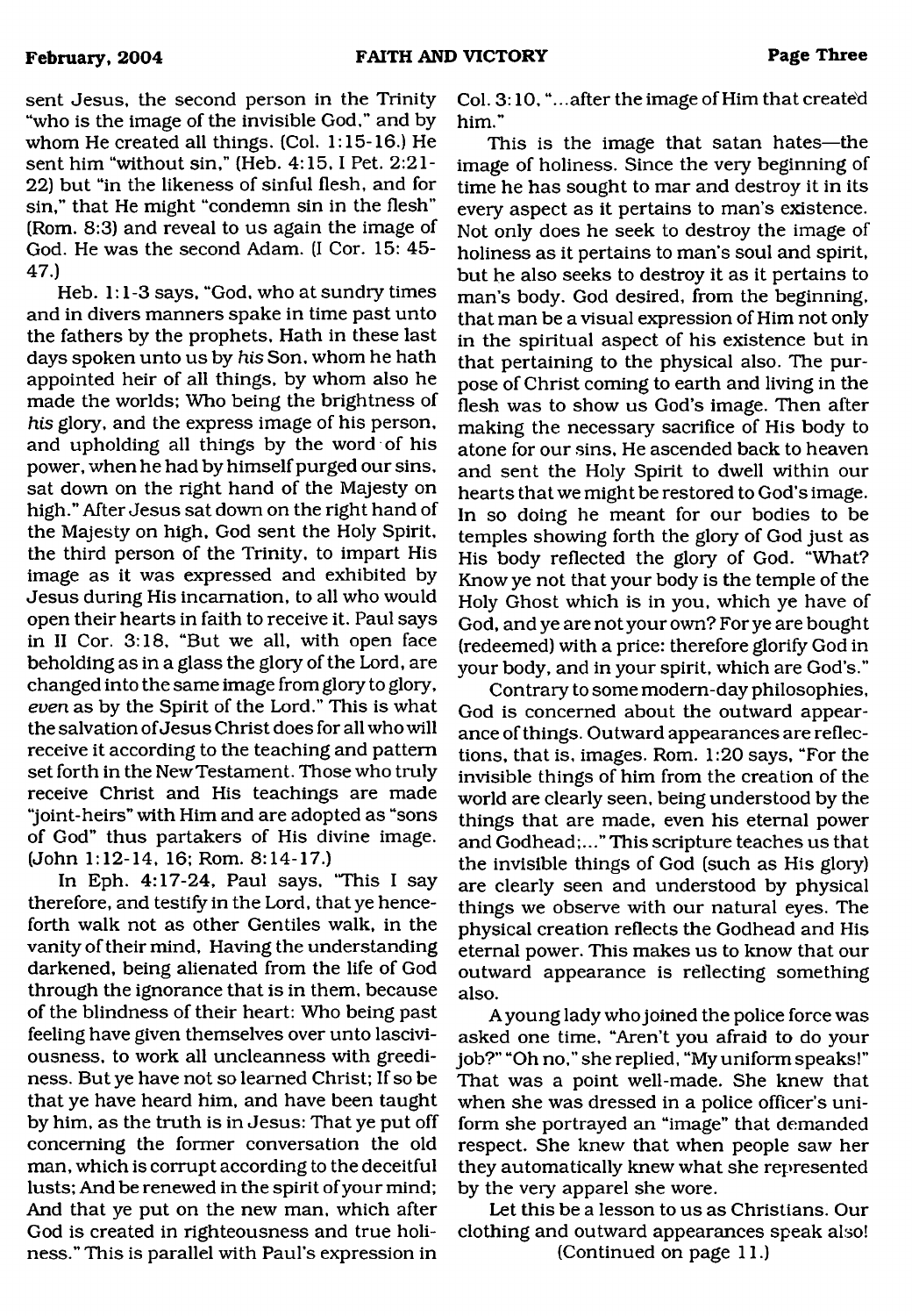## **FAITH AND VICTORY 16 PAGE HOLINESS MONTHLY BS DE 90 DE 80 DE 10**

This non-sectarian paper is edited and published in the interest of the universal CHURCH OF GOD each month (except August of each year, and we omit an issue that month to attend camp meetings), by Willie Murphey, and other consecrated workers at the FAITH PUBLISHING HOUSE. 4318 S. Division, Guthrie, OK 73044 (USPS184-660).

#### **(Periodical postage paid at Guthrie, OK)**

Notice to subscribers: When you move or change your address, please write us at once, giving your old and new address, and include your zip code number. The post office now charges 60c to notify us of each change of address.

Dated copy for publication must be received by the 18th of the month prior to the month of issue.

#### **SUBSCRIPTION RATES**

#### . . . . . . . . .

Single copy, one year...................................................... \$5.00 Package of 5 papers to one address, one year ......... \$20.00 Larger quantities are figured at the same rate.

This publication teaches salvation from all sin, sanctification for believers, unity and oneness for which Jesus prayed as recorded in John 17:21, and manifested by the apostles and believers after Pentecost. By God's grace we teach, preach, and practice the gospel of the Lord Jesus Christ-the same gospel that Peter. John, and Paul preached, taught, and practiced, including divine healing for the body. James 5:14-15.

Its motto: Have faith in God. Its object: The glory of God and the salvation of men; the restoration and promulgation of the whole truth to the people in this "evening time" as it was in the morning Church of the first century; the unification of all true believers in one body by the love of God. Its standard: Separation from sin and entire devotion to the service and will of God. Its characteristics: No discipline but the Bible, no bond of union but the love of God, and no test of fellowship but the indwelling Spirit of Christ.

Through the Free Literature Fund thousands of gospel tracts are published and sent out free of charge as the Lord supplies. Cooperation of our readers is solicited, and will be appreciated in any way as the Bible and the Holy Spirit teach you to do or stir your heart. "Freely ye have received, freely give." Read Ex. 25:2:1 Chron. 29:9; II Cor. 9:7: and Luke 6:38.

Freewill offerings sent in to the work will be thankfully received as from the Lord. Checks and money orders should be made payable to Faith Publishing House. All donations are tax deductible.

A separate Missionary Fund is maintained in order to relay missionary funds from our readers to the support of home and foreign missionaries and evangelists.

In order to comply with Oklahoma laws as a non-profit religious work, the Faith Publishing House is incorporated thereunder.

The *Faith and Victory* (USPS184-660) is published monthly, except August, for \$5.00 per year by:

**FAITH PUBLISHING HOUSE P. O. Box 518, 4318 S. Division. Guthrie. OK 73044 Office phone numbers: 405-282-1479, 800-767-1479; fax number: 405-282-6318.**

**Internet address: <http://www.faithpublishing.com>**

**(Periodical postage paid at Guthrie, OK.)**

**Postmaster: Send address changes to:** *Faith and Victory,)?.* **O. Box 518, Guthrie. OK 73044.**



'Take, my brethren, the prophets, who have spoken in the name of the Lord, **Editorials**  $\frac{1}{2}$  for an example of suffering affliction, and of patience. Behold, we count them happy which endure. Ye

have heard of the patience of Job, and have seen the end of the Lord; that the Lord is very pitiful, and of tender mercy." James 5:10-11.

This scripture came to my mind recently while viewing some of the photographs of the saints who attended the meetings at Monark Springs, MO years *ego.* Many of them faced afflictions, battles and difficult situations that were similar to what we may be facing and they were faithful to serve the Lord and maintained their confidence in Him to the end. Consequently, we hold them in high regard and cherish the memory of their life. Their faithfulness has had a great influence on us, perhaps more than we may realize. We have seen how the Lord worked in their lives, answered prayer and gave the victory time after time. Many of them have now passed from their earthly toils and are enjoying the glory and splendor of paradise with the Lord.

It warms our heart to remember these dear loved ones and to consider the race that they so bravely ran. Our heart is filled with courage when we think about how faithful the Lord was to them. Let us also be faithful. Endure the hard things in life without being crushed and losing our trust in the Lord. Most of us have had experiences with lawn mowers that would start and run very well until they were pushed into the grass—then they would lose speed, bog down and die. Too many people are like that. They start out well for the Lord but something happens and they lose out with the Lord. The scripture in Galatians 5:7 asks a serious question. It says, "Ye did run well; who did hinder you that ye should not obey the truth?"

Jesus spoke of different types of people in His parable of the sower and identified some of the reasons that they failed to bear fruit. Notice the reasons He gave. "But he that received the seed into stony places, the same is he that heareth the word, and anon with joy receiveth it; Yet hath he not root in himself, but dureth for a while: for when tribulation or persecution ariseth because of the word, by and by he is offended. He also that received seed among the thorns is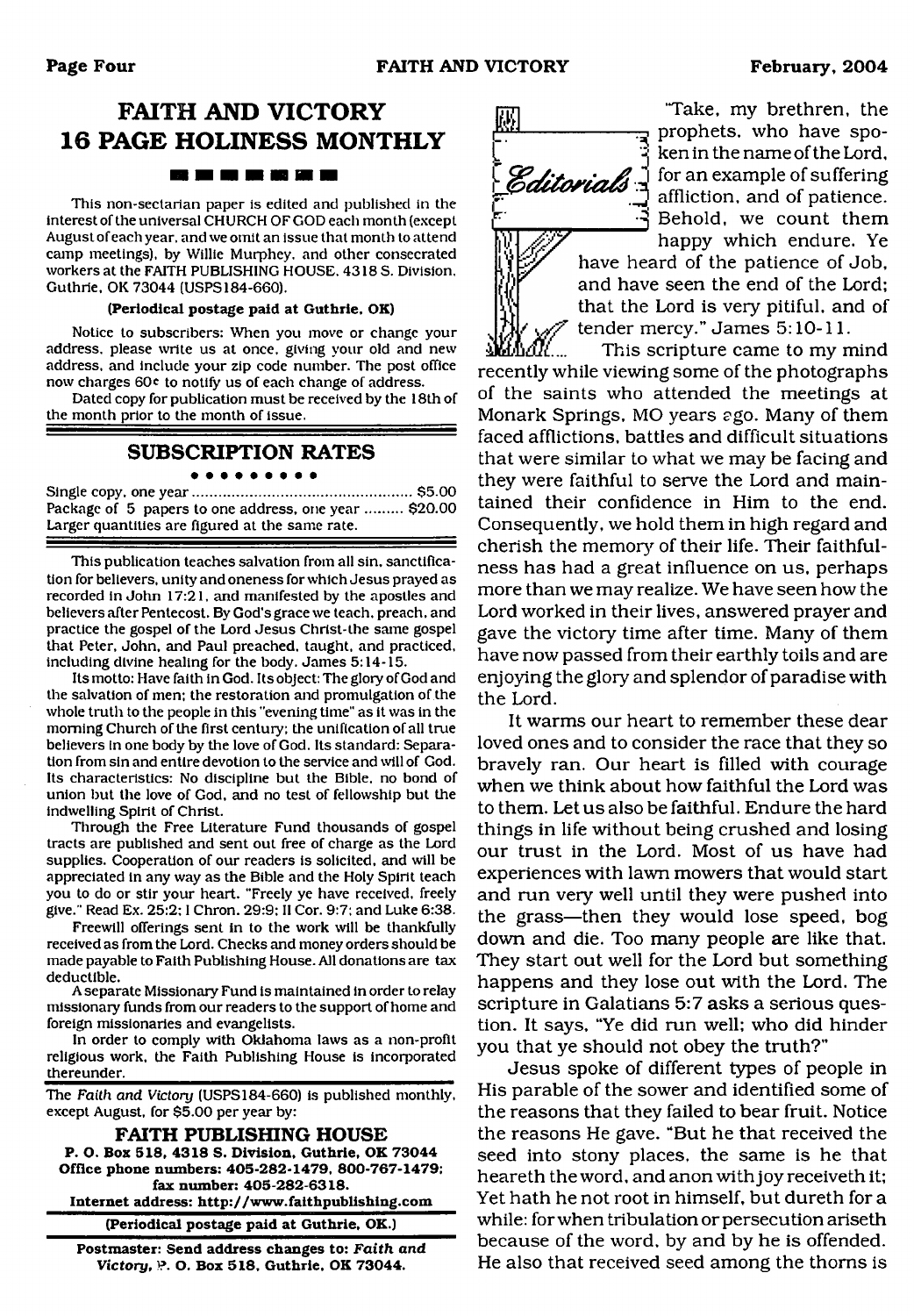he that heareth the word; and the care of this world, and the deceitfulness of riches, choke the word, and he becometh unfruitful." Matthew 13:20-22.

In one instance Jesus showed that a lack of root caused those individuals to become offended when tribulation or persecution came their way. There are going to be hard things that come to those who take their stand with the Lord Jesus Christ. A root of righteousness will be required that will give strength to stand the storms and tempests of life. While we find that strength in Jesus, we also have a responsibility to develop our relationship with Him so that His strength will become ours. Wickedness, sin and evil must be repented of and removed from our life. Bitter, unforgiving and hardhearted attitudes must likewise be put away from us. These "stones" will prevent our spiritual development. Our relationship with Jesus must grow by receiving with meekness the engrafted Word of God, by studying and learning more about Him, by prayer and communion with Him and by conforming our lives to His will.

The advantages of a strong root system can be observed in nature. Some trees have a very extensive root system that reaches deep into the soil. Some will even grow down into the water table below the surface of the ground. Think about how that would enhance its ability to survive hot, dry times.

Jeremiah 17:7-8 describes a person whose trust is in the Lord like this. "Blessed *is* the man that trusteth in the LORD, and whose hope the LORD is. For he shall be as a tree planted by the waters, and *that* spreadeth out her roots by the river, and shall not see when heat cometh, but her leaf shall be green: and shall not be careful in the year of drought, neither shall cease from yielding fruit."

Jesus also spoke of those who allowed the cares of this world and the deceitfulness of riches to choke the word. It didn't say they died immediately but that they became "unfruitful." However, if one continues in an unfruitful condition they will be hewn down and cast into the fire. (Matt. 7:19.) Sadly, this is the condition that many who claim to be Christians are finding themselves in. They may attend services and have a high profession and yet no real spiritual fruit is resulting from their life. The material things that they are enjoying are also causing them to be unfruitful because they are not consecrated and given to God. Selfishness, greed

and carnality will cause the fruits of the Spirit to wither on their branches. The world will consume their time and involve their talents in pursuits that do not bring glory to God leaving them bereft of spiritual fruit, weak from lack of prayer and burned out from work and yet not obtaining what their heart really yearns for.

Let those who have met the Savior be diligent, watchful and prayerful that the fruit of righteousness is allowed to mature and be a blessing to all of the inhabitants of the kingdom of God. By giving attention to these things we also will be able to endure the difficult battles of life and truly manifest the spirit of the Lord and obtain the crown of life that is awaiting the faithful saints of God. Our prayers will be answered, our faith will be increased and our victory will be sure.

------

The Lord has enabled us to replenish our stock on the books *Helps to Holy Living* by Bro. C. E. Orr, price \$1.50 and *The Ordinances of the New Testament* by Bro. William G. Schell, price \$2.00. These books have both been a blessing to the people of God as they have sought to live a holy life and to have a better understanding of the ordinances that Jesus taught His followers to observe. They are both bound in a heavy paper cover. If you would like one of these books or some of the others that are available please let us know. Regular shipping charges apply for mailed copies.

The need for equipment to produce hardback books is still weighing heavily on our heart. We are continuing to hold it before the Lord in prayer. Our stock of the *Evening Light Songs* book as well as several other books that have been published in hardback bindings have been depleted. The Lord has moved on the hearts of some of His people and there has been significant progress made toward this need. While the Lord is working among us. He has also been working on others. A gentleman that has some of this equipment that has been mentioned in past issues of this paper, has called again and discussed what he has available. You may recall the equipment was originally offered to us for \$37,500. By keeping a paper cutter and a three-knife book trimmer he has offered the balance of the equipment that we need for \$20,000. He explained that the equipment is not being used now and that he needed the room in his shop for other things. The Lord has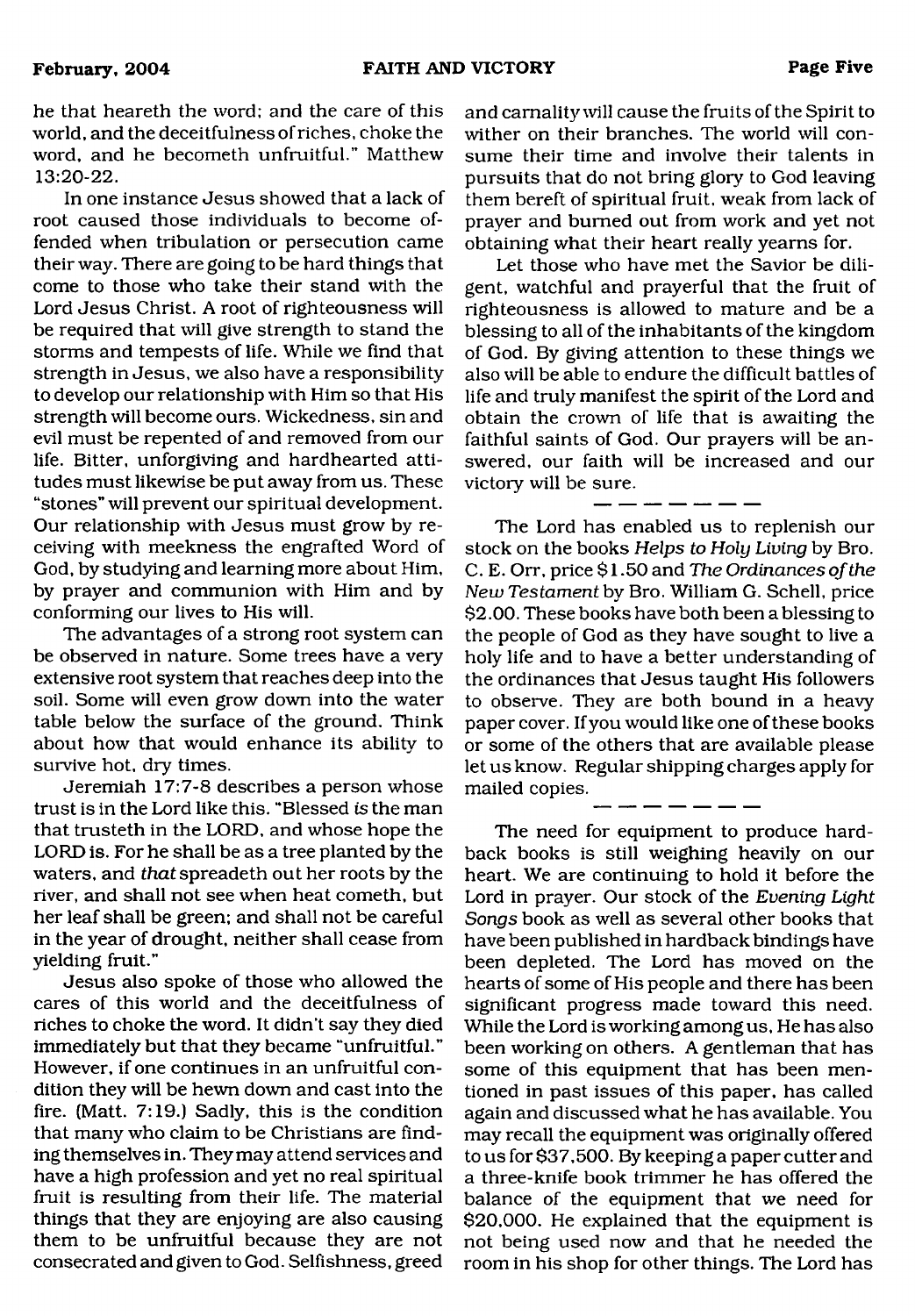provided more than half of the amount that he is asking, for which we are very grateful. We are still seeking for Divine guidance in this matter. Lord willing, we plan to visually inspect what is being offered us to determine its suitability in the near future. The equipment has been converted to operate on hydraulic motors and will need to be changed back to electric. This conversion, as well as other aspects of the equipment, should be carefully and prayerfully considered. We are completely open to the Lord for His leading in this need. If you are aware of hardback binding equipment that is available in your area, that might serve our needs, I would appreciate hearing about it. We ask you to unite your prayers and hearts with us that His will be done and that His work would move forward for the greatest benefit of His people.

> —Bro. Willie E. Murphey wemurphey@y ahoo. com





LA—I need special help from God concerning a major disorder. I'm also planning to move near family in the Baton Rouge area and I need strength. —Sis. Catherine Bhramayana

CA—Pray for my sister's friend, Ron, who has cancer of the lymph nodes, my brother, John, who has prostate cancer and my son, John, who is recovering from an auto accident. —Sis. Doris Pihaylic

SC—I have a special unspoken request that we need prayer for on or before Feb. 18. Pray that the Lord will work out what is best for the souls that are involved and that His will be done. —Sis. Marie Weatherford

MO—Sis. Brenda Allen was severely bruned and is in need of prayer.

SC—Pray for me and my unsaved children. I sure want to make heaven. —Sis. Lillie Russell

LA—I need prayer for my eyes and my hearing. —Sis. Velma Mancil

OK—Remember Bro. Jim Linch in prayer. He is suffering from a serious physical affliction.

OK—Sis. Barbara Thomas is in need of prayer for an affliction in her body.

BC—Pray for Sis. Karin Fehlauer. She has a painful inflammation of the eye.

OR—Bro. Bill Busch is in urgent need of a healing touch to his body.

— ----

## **Standing Prayer Requests**

Carlos Arriago Sis. Mamie Butcher Sis. Helen Carson Bro. Hubert Corteway Sis. Waneta Creel Sis. Elaine Dunn Sis. Evelyn Fredrickson Bro. Troy Gentry Bro. Jeff Gutwein Bro. Robert Hetland Bro. Lee Hilton Bro. Doyle LaCroix The Lounds Sisters Sis. Ruth McMakin Bro. Manuel & Sis. Marie Mitchell Sis. Melba Powell Sis. Anna Severs Sis. Catherine Shaffer The Mitch Taylor family 

#### **HOW TO COME TO HIM FOR HEALING**

We not only have the instructions of His power and will expressed through the many instances of healing in His ministry, but we can see very clearly how to come to Him and be made whole. Believing all that He has said in word and deed concerning His part, we can take the example of those who came to Him and do likewise. How then must we come? Answer: By faith. Out of nineteen of the most prominent individual cases of healing mentioned in the ministry of Christ and the apostles, there are twelve of these where their faith is spoken of. The rest are mentioned sufficiently plain to show us that faith brought the healing in every case. In His own town, where He had been brought up, Jesus could heal but few, because of their unbelief. "Without faith it is impossible to please him: for he that cometh to God must believe that he is, and that he is a rewarder of them that diligently seek him." Heb. 11:6.

—Bro. J. W. Byers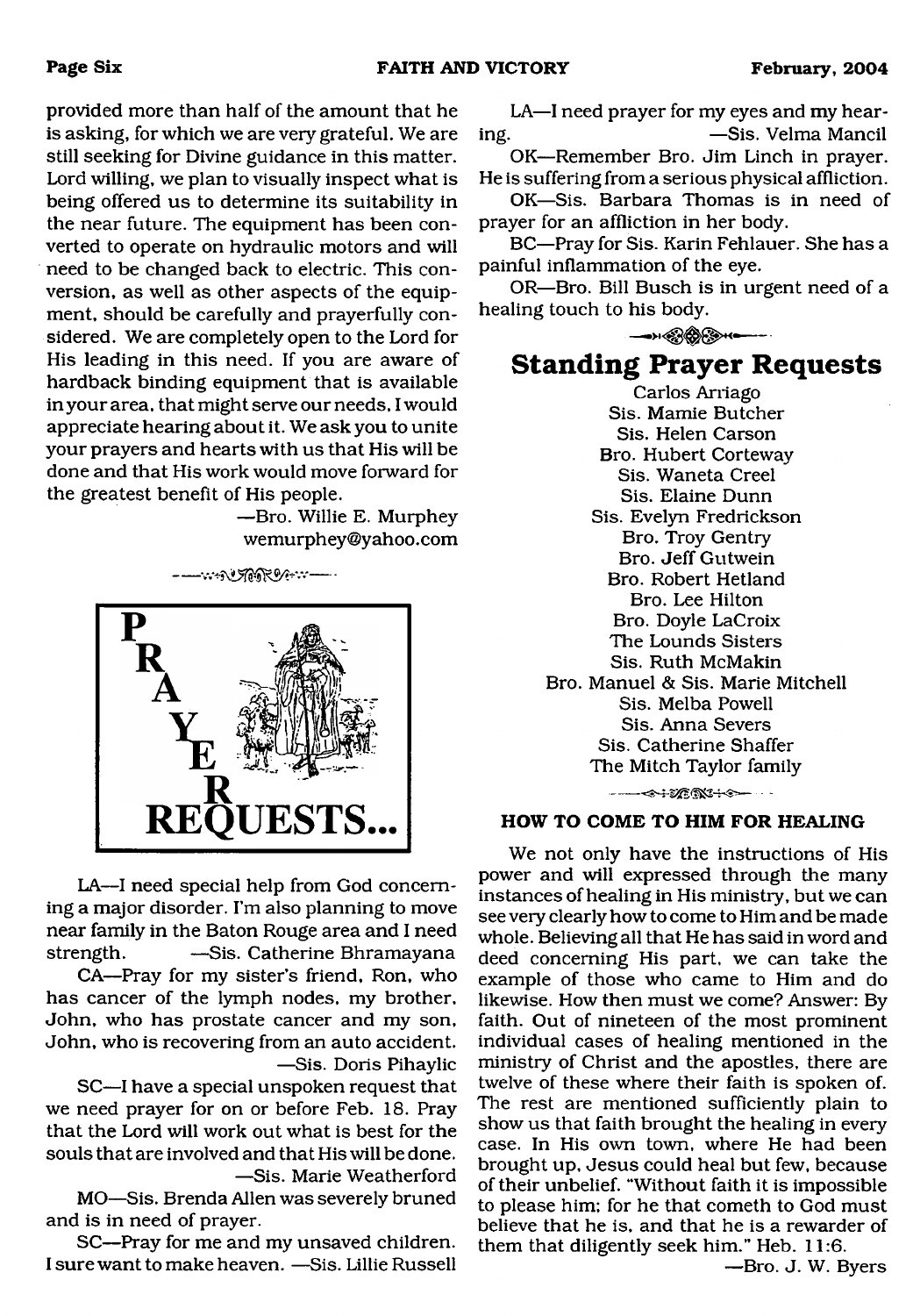## **MEETING DATES**

**Bakersfield, CA (Revival)**—Feb. 11-15 **Ministers' Meeting (Guthrie)**—Mar. 4-6 **Oklahoma City, OK (Revival)**—March 24-28 **Enterprise, AL (Spring Singing)**—March 27 **Miami, FL (Spring Meeting)**—March 28-April 4 **Oklahoma State (Guthrie)**—May 28-June 6 **Holly Hill, SC**—May 30-June 6 **Green Bank, WV**—June 11-17 **Jefferson, OR**—June 11-20 **General Southern**

**(Loranger, LA)**—June 27-July 4 **National (Monark Springs, MO)**—July 16-25 **Myrtle, MO**—July 30-August 4

 $- + -$ 

### **MEETING NOTICES**

#### **BAKERSFIELD, CA, REVIVAL**

Greetings of love from the congregation at Bakersfield, CA. We urge you to join with us in praying and anticipating a special visitation from God in our annual revival, which will be Feb. 11-15, 2004. There will be two services daily, 12:00 noon and 7:00 p.m. On Sunday. Sunday School will be at 9:30 a.m.. Worship service at 10:30 a.m., afternoon service at 2:30 p.m. which will end our revival.

A cordial welcome is extended to all. This will be our first revival in our new sanctuary. Please join us in praying that many souls will be blessed. Notice our change of address: 100 Oswell St., Bakersfield, CA 93307. Our phone number is (661) 324-4945. For more information contact Bro. Haywood Cox, Pastor. His phone number is (661) 836-3877.

#### **MIAMI, FL MEETING NOTICE**

Lord willing, the annual spring camp meeting in Miami, FL will be held March 28 through April 4, 2004. Services will be nightly at 7:30 p.m. with two services on Sunday. The daytime service schedule will be announced at the meeting. Come expecting a blessing and if you are unable to attend please pray that the Lord will bless the meeting. The chapel phone number is (305) 758-0160. It is located at 235 NW 47<sup>th</sup> St, Miami, FL. For further information please contact Bro. Robert McIntyre at (304) 233-2166 or Bro. Charles Clay at (305) 235-4271.

#### **MINISTERS' MEETING NOTICE**

Plans are being made for a national ministers' meeting to be held in Guthrie, OK, March 4-6, 2004. This meeting will be for the purpose of prayer, teaching and edification.

Bro. Keith Fuller has agreed to coordinate the preparations for the meeting and requests each minister and spouse to bring to the ministers' meeting a book, or at least passage of a book, which has been valuable to you in your personal ministry. This book or copy of a passage of a book will be for display. Tables will be set aside for this. The purpose of this will be for sharing resources which might enrich the lives of others. General topics might be Devotional books, Doctrinal Books, Christian Education books. Church history. Family life, the roles of men and women, etc. Your name should be typed or printed on the front of the book or passage. A two to three sentence description of the book contents would be appreciated. For further information contact Bro. Keith Fuller at (330) 864-1128 or (330) 762-2286.

The expenses for this meeting will be met on a freewill basis. Financial support can be directed to Sis. Brenda Wilkins, the Oklahoma State Treasurer. Her address is: 1023 E. Prairie Grove, Guthrie, OK 73044.

*(It has come to our attention that the date for the ministers' meeting was published wrong in the last two issues of the "Faith and Victory.* " *The correct date for the meeting is from Wednesday, March 4, through Saturday, March 6. Please share this correction with those who may be planning to attend.* —*Editor)*

#### **MYRTLE, MO CAMP MEETING**

Although this is a little late, we would like to report that the Myrtle, MO camp meeting held in August 2003 was richly blessed of the Lord. The fellowship of the saints was precious and many inspiring and challenging messages went forth. Our brethren from Germany, who attended the first part of the meeting and ministered in several services, added a special dimension. We would also like to report that the new date was a success. Instead of running from Wednesday through Sunday as it had for many years, last year the camp meeting was started on Friday and continued through Wednesday of the following week. This date seemed to work out very well, therefore it was decided to continue with this date. The date for 2004 is July 30 - August 4.

We would like to invite everyone to attend the Myrtle camp meeting this year. We especially want to urge those of you who used to attend in years past but haven't been here for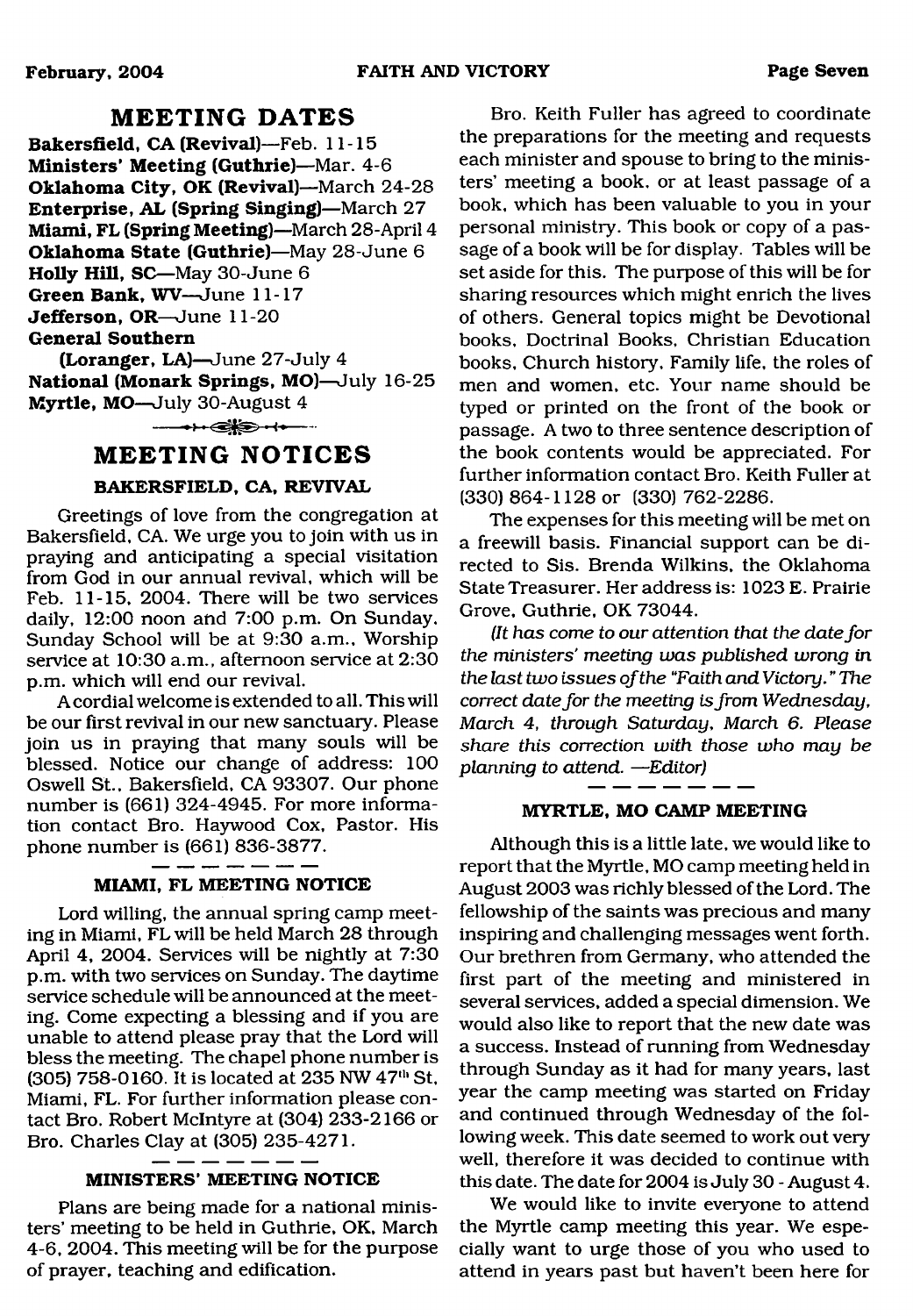several years to come back again. We are planning several improvements on the campground between now and camp meeting time. We are looking to the Lord to bless us with another wonderful meeting in 2004, and we want you to be a part and share the blessings. Please come if at all possible!

— Bro. Harlan Sorrell and the Myrtle Congregation



LA— Dear Bro. Willie and Sis. Neta: I hope and pray that you are doing okay. The Lord is blessing us here. He is teaching us, almost every day, how much of a mission field there is right here in the U. S. One song says "And how the fields turn white, with souls in need of light." God help us, there are souls everywhere who are hungry! Please pray that we will be patient but move as God would have us. Another line of that song says, "Daylight is fading. Why are we waiting?" Souls everywhere are in need of light.

The Word of God says, "...For unto whomsoever much is given, of him shall be much required:..." Luke 12:48. What am I doing with the talent Christ has given to me, that is, the knowledge of Him and the knowledge that He has set me free? God bless all those striving to let their light, or rather the light of God, be seen everywhere they are. There is no time for sitting on the pews of our heart when Christ Himself has given us the call to go into all the world and preach the gospel— the good news. We need time alone with Him. We must know Him and love Him, else we have nothing to give this world. But if we really have it. if we really know Him, we need to be telling some people about Him!

I have to fight through my comfort zone many times to share what God wants me to. There have been times I have stayed in my comfort zone and withheld what He has given me to share, but God has inspired me to share the joy in my heart. While words are only a small part—living a pure, holy, happy life by the power of God is a powerful witness in our world today. But sometimes God does want us to mention to

others why we are so happy. Pray that I will be willing to speak when He wants me to. Yours in Christ. — <del>D</del>ro. Brandon Martens

OK—Dear Bro. Willie: I have been blessed by reading in the book of Psalms. The 145<sup>th</sup> chapter was veiy encouraging and inspiring.

We also want to thank the Lord for His goodness to us in the battles that we have been in the last three months. Psalm 66:12 says, "...but thou broughtest us out into a wealthy *place."* We are not all of the way out. but we have reached a wealthy place. He has brightened our hope of heaven. Wife and I are both weak in body. We are trusting the Lord to help us finish our race with victory. The Lord keeps us encouraged in our souls. We know the reward will be much greater than our suffering.

We appreciate the nice cards, letters and phone calls, also the prayers and visits. We thank each one for them. We have been mostly shut in for three months or more but the Lord has helped us to be able to remember other dear ones that are and were afflicted. We appreciate God's faithfulness to all of His children.

Yours in Christian love, — Bro. T. V. McMillian للمسابقين علما عشر عشر وللداء

OK— Dear Bro. Willie and Sis. Neta: The Lord has given me a couple of challenges as I have read Bible stories to the children lately. We read about Moses being on Mount Sinai and the people decided that he must have died up there. Exodus 32:1 says, "...the people gathered themselves together unto Aaron, and said unto him, Up, make us gods,..." So Aaron had them bring him their gold and he made a golden calf. Verse 4 says, "...and they said; These *be* thy gods, O Israel, which brought thee up out of the land of Egypt."

How foolish for them to think that this image that they had fashioned with their own hands was the same God that brought them through the Red Sea and smote the Egyptians. When one looks at them they wonder, "How could they believe such an outright lie?" But they did. Then I started thinking about us today. "What god am I saying has brought me to the land I hold today?" Maybe the Lord has helped us stay ahead of the bills and I feel that money has been our deliverance. Perhaps it is my intelligence that I look to as my deliverer and we think, "We just had the wisdom to handle things wisely." Is my relationship good with my spouse? Maybe I feel, "My personality is what made our relation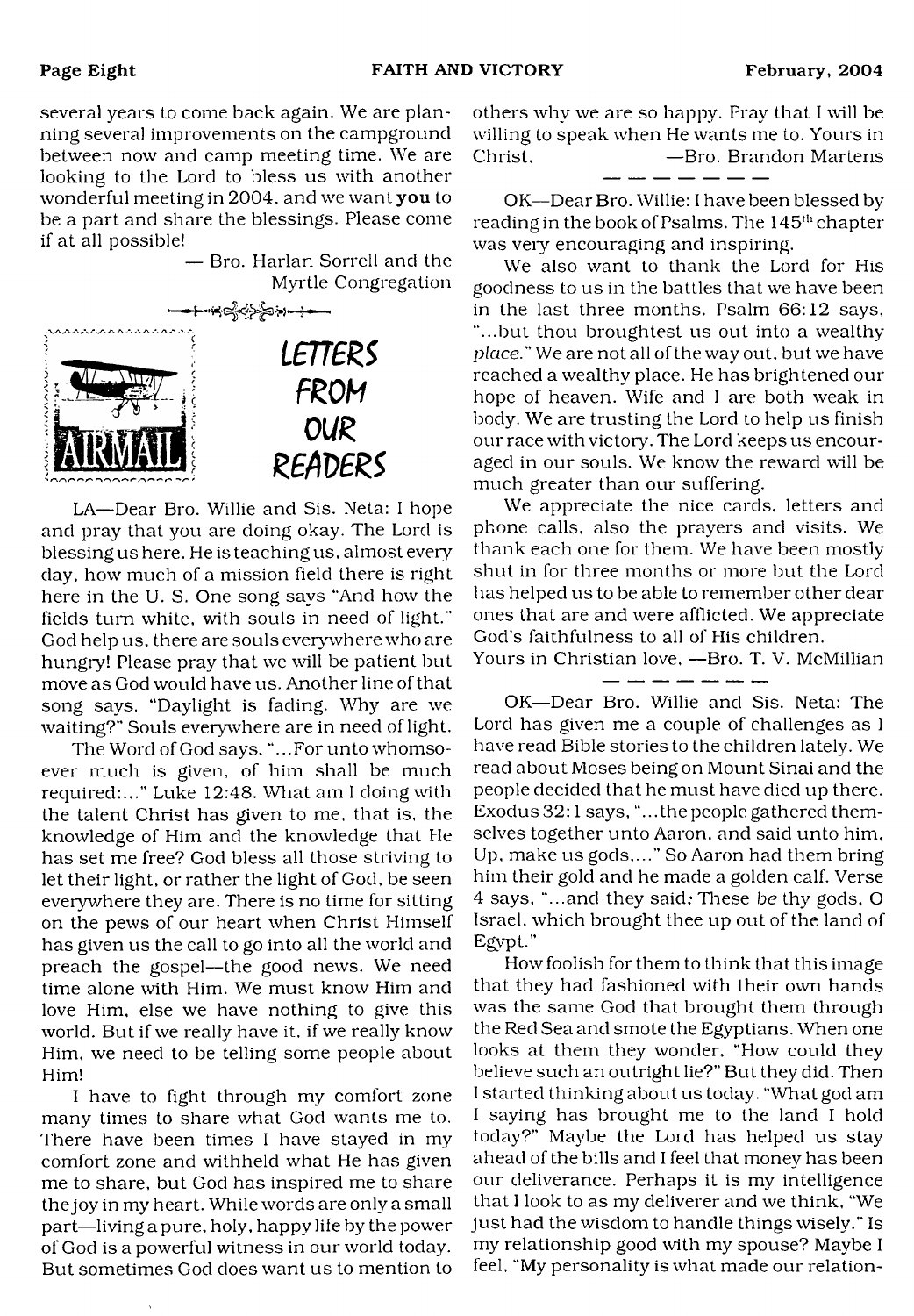ship good." If you really consider what brought the peace in the home or the wisdom to manage things right, it all came from the true God of heaven. For without Him we are nothing. Whatever god I am willing to trust in is just as helpless and foolish as the golden calf was to the Israelites. It is only by God's mercy that we are able to flee the life of sin and shame. I certainly don't want to have any other gods before the one true God.

Keep pressing on,  $-$ Sis. Anita Adams<br> $-$ 

LA— Dear Saints: God has been so good to me in innumerable ways. Some of them are as follows: He has allowed my four children to be raised and on their own; I have been given strength to work day and night; Jesus has carried me and when I've fallen He has picked me up again and again; the Lord has given me family and friends who love me and try to understand and work with me; the Lord spared my sister, Carmelina Joy's life when she had cancer and has enabled her to help and encourage those around her.

The song *Healing in Jesus* says, "Is it true when we've fallen into pitfalls of sin, we must always be crippled, never soar high again? No, there's healing in Jesus, there's a balm for each pain, and the wing that's been broken, can soar high again."

I'm so thankful for the hope Jesus gives us. God bless you all and Happy New Year!

—Sis. Catherine Bhramayana

<u>المساحي المساحي المنابع المساحي المساحي</u>

MO— Dear Bro. Willie and saints: This January Bro. Artur Herter of Rotgesbuttel, Germany and I were blessed to attend the national convention of the Church of God congregations in India. The meeting was special because it included a dedication of the new tabernacle at Kottarakara. It has been under construction for months. It replaces the former practice of the congregation sitting on the ground under coconut fronds, which provided shade but no shelter from rain. The new building is an excellent concrete structure, well planned and very superior to anything I had expected— larger, expandable and including dormitory and dining facilities. One result is to move those services—and much work—away from Bro. John Varghese's private home.

We also visited an orphanage approximately three hours from Kottarakara that is supported by offerings from the congregation at Rotgesbuttel and operated by the saints in India. There two dedicated families keep 20 orphans. Their happy faces were in stark contrast to the signs of malnutrition suffered before they came to us. And there is a waiting list, if more resource were available.

Since returning I have had a bout with a stomachache, but can report today that God has blessed me and I am able to keep food down. I apologize for allowing this to prevent my making a fuller report but expect to submit more information and pictures for next month. Roberta and I appreciate your prayers and support for the work in India and for us.

Christian Love, — Bro. Ed Wilson

#### From India...

January 23, 2004—Dear Bro. Willie Murphey: Greetings to all the dear saints abroad in the marvellous name of Jesus Christ. By the grace of God our 39th General Convention ended with many blessings and victories.

Bro. Ed Wilson from America and Bro. Artur Herter from Germany attended the convention as guests. The attendance was good and the messages were challenging. The new tabernacle is a blessing for us. We remember the Church of God activities all around the world. Our desire is to expand the kingdom of God to some new areas this year.

Let us cooperate to pray and labour for this commission.

Yours in Him. — Bro. John Varghese



Otis Clark Porter was born January 2, 1902, the sixth of twelve children to John Franklin and Lillie Mae Porter. He was bom in a sod house in Oklahoma Territory two miles north of Covington, OK.

He graduated from Central High School in Oklahoma City and Central State College in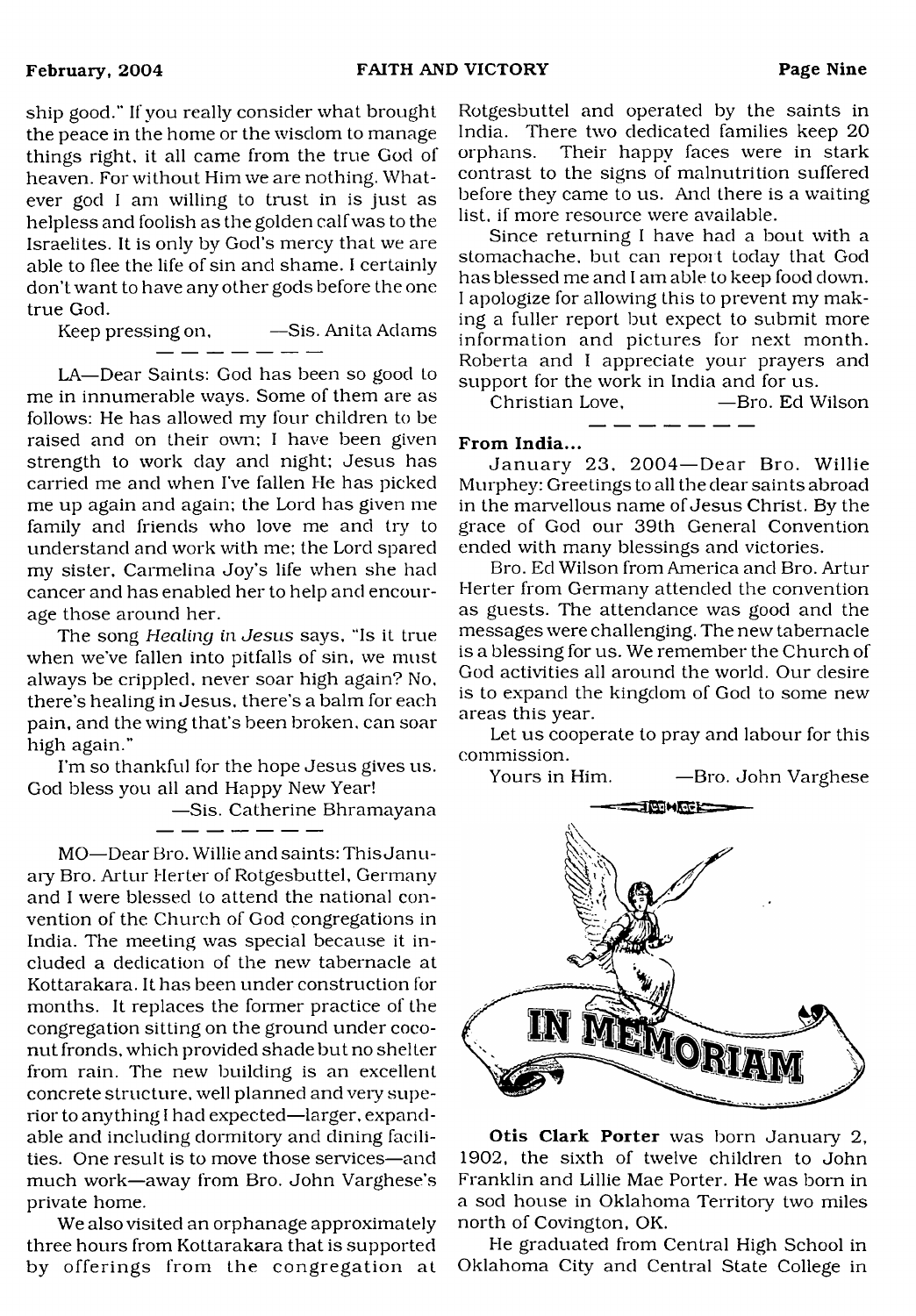Edmond, OK. After graduation he formed a partnership with his father, owning a grocery store on South Robinson in Oklahoma City. There he met his wife, Bonnie Jennings. On July 4, 1922, a justice of the peace joined them in a marriage lasting until her death, October 8, 1959. Together they were bom into the Church of God where he spent almost eighty years studying, teaching, preaching and living a life devoted to God. He took great joy in teaching the book of Revelation and the charts which he cherished.

In early years, Clark delivered oil field equipment with horses, telegrams by bicycle and baked cookies at Itens Biscuit Company. He had a lifetime teaching certificate from the State of Oklahoma. He taught in several one room school houses.

He enjoyed many years farming and raising sheep and registered Hereford cattle. He appreciated music and poetry, often singing his favorite songs and reciting many well-known poems. He had an exceptional memory which he kept right up to the end of his life.

They had four children: sons, Clark "Junior," Gene, Carrol and daughter, Anecia.

In November 1960, Clark married Lottie Joiner. Together they worked for the Lord until her death.

Clark was preceded in death by all of his brothers and sisters: two wives, Bonnie Jennings Porter and Lottie Joiner Porter; two sons, Clark and Gene; two daughters-in-law, Frances Deforth and Dorothy Porter: and one grandson, Lyndon Porter. He leaves behind one son, Carrol Porter and his wife Carol; one daughter, Anecia Wall and husband Jim; one stepson, Howell Joiner and wife Bea; eleven grandchildren; twenty-five great-grandchildren and six greatgreat-grandchildren.

He was buried at the Summit View Cemetery in Guthrie with Bro. Stanley Dickson officiating.



# <span id="page-9-0"></span>**THE FAMILY THAT PRAYS**

**By Bro. Toney and Sis. Jeanie Samons**

## **God's Order for the Family**

I Corinthians 11:3: "But I would have you know, that the head of every man is Christ; and the head of the woman is the man; and the head of Christ is God." God is a God of order in all of His Creation. The family is an institution of His and therefore it should be orderly. The above stated scripture establishes God's order for man and his family. The purpose of order is for things to run smoothly, consistently and dependably.

God is the head of all, and under Him is His Son, Jesus Christ. Man is then under Christ and the woman under the man. For a family to fulfill God's will and be blessed they must follow this pattern set out in the Word. Ephesians 5 states that wives submit to their husbands, but the husband must love his wife as the church. If this is done, with a husband loving his wife as Christ loved the church, the wife will be glad to submit to his headship, because it will be a loving and caring relationship, one that cannot be resisted. But this will only happen if both are submissive to God. If either are resistant to God, they will naturally not be ready to fill their part in the home, for only the Holy Spirit can make us love in such a manner. If a husband loves his wife as his own body, there is no way he would abuse that love.

Matthew 20:27 sets the true guidelines to be a leader. "And whosoever will be chief among you, let him be your servant." The Biblical pattern for the father is to be a servant to the family by his willingness to sacrifice, to work for, to plan for and to give all for. His headship really implies that he is carrying the greatest responsibility. The natural state of a man, by his physical characteristics, his emotional makeup, gives him the ability to fill this role. He was designed to be the provider, the strength and the buffer between the world and his family. The man will truly find his place in God by filling this role.

Probably the greatest blow that has been struck to the family is the undermining of this place in the home. There is an attack on men today to make them appear a weakling, incompetent and unable to handle responsibility. Sad to say, many men have bought into this and they fill their time pursuing frivolous hobbies, spending useless time following sports and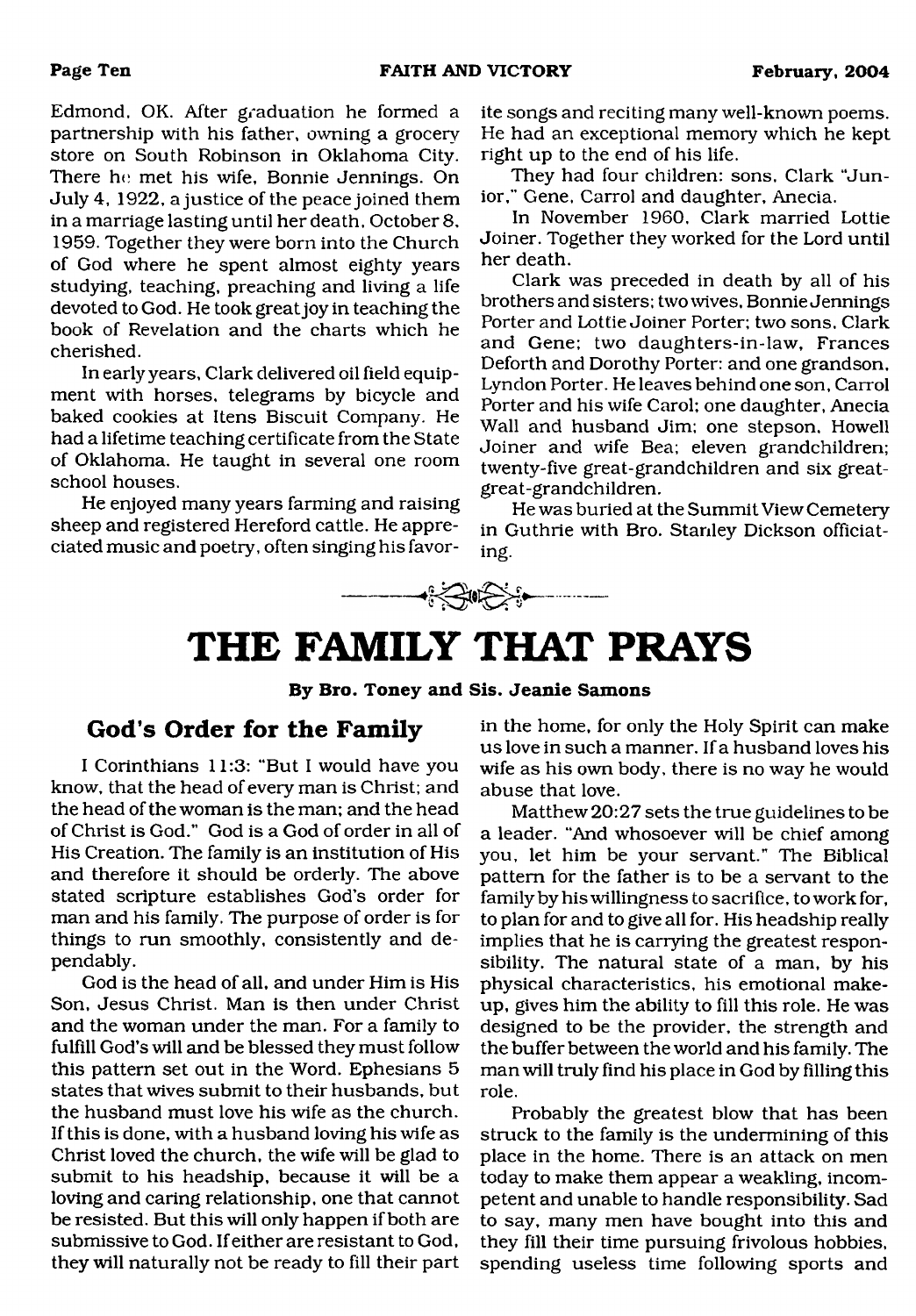keeping themselves entertained with costly and vain pursuits at the expense of their family. The media has belittled his place and attacked his character until society doesn't know that there is such a thing as a true man as God intended. They are hard to find.

A man's leadership role requires him to be capable of making decisions. The final decision should be the man's responsibility, but good decisions can only be reached from good information and good advice. If a man will lead his family right, he must be informed. The best source of information for making these kind of decisions is God and the Word of God. To lead the home, his first priority must be to cultivate a personal relationship with God. This requires a man to take time daily with God in his private closet. It also requires him to be a student of the Word, because the Bible is the greatest source of information about what God expects of us. Not only does the man need the guidance of God, but God also gave him a helper, a wife, and her input is very valuable to his decisions. God gave a woman an intuition that man doesn't have. Her sensitivities to certain areas should not be disregarded if a man would make wise decisions. A husband loving his wife will value her input.

Another source of information that will enable you to make wise decisions is from your children. When they are young they have little input. But as they begin to mature a wise father will solicit input from his children. Sometimes their perspective will enlighten adults.

A man of God will also be open to counsel from other brethren. It is valuable to have those whom you respect and honor to give advice for you to consider. Experiences of others benefit us greatly. The story of the Roman centurion that came to Jesus seeking help for his servant gives us insight into where true authority lies. He was able to command one hundred men because he had been under authority. A wise father will consider all these sources of information before making a decision. The scripture says that "in the multitude of counsel there is safety." A decision should not be made solely on your ability to make one but because you have weighed your options and considered God's direction and the welfare of your family. Impulsiveness in leadership is a formula for shipwreck. Right timing in decision making is of ultimate importance.

What an awesome responsibility lies upon the shoulders of every man who has chosen to take on a wife and children. Because you have chosen to do so you will stand before God for what you have done with it. May God give each of us true humility to lead as God intended.



### (Continued from page 3.)

God knew this, therefore, He gave us plain instructions in His Word. "I will therefore that men pray every where, lifting up holy hands, without wrath and doubting. In like manner also, that women adorn themselves in modest apparel, with shamefacedness and sobriety; not with broided hair, or gold, or pearls, or costly array; But (which becometh women professing godliness) with good works." I Tim. 2:8-10. "Whose adorning let it not be that outward *adorning* of plaiting the hair, and of wearing of gold, or of putting on of apparel; But *let it be* the hidden man of the heart, in that which is not corruptible, *even the ornament* of a meek and quiet spirit, which is in the sight of God of great price." I Pet. 3:3-4.

God is here expressing through His Word the "image" He desires Christian women to portray by the things they wear—an image of modesty, shamefacedness, sobriety, meekness, quietness of spirit, etc. These are all inward qualities of the heart, yet God wants them displayed in an outward manner. Do clothes speak of inward things? Of course they do! The clothes you wear (including the colors) reflect your mood or inward sentiments. This is an obvious fact. A dark color speaks the appropriate mood for a mournful occasion. Light or bright colors speak of joyful occasions and sentiments. In view of these facts, if the clothes that we wear as Christians do not speak of "holiness" then they are relatively inappropriate to our profession. To wear any type of clothing that betrays the image of Him who created us is to step outside His will. "But as he which hath called you is holy, so be ye holy in all manner of conversation (conduct)." I Pet. 1:15. This definitely includes the image we portray by the way we clothe our bodies.

A brother was in a Wal-Mart store with his wife and family when he was approached by a total stranger who said, "You must be holiness people!" How did the stranger ever guess such a thing? Was it because he could see down into the hearts of this brother and his family? No, it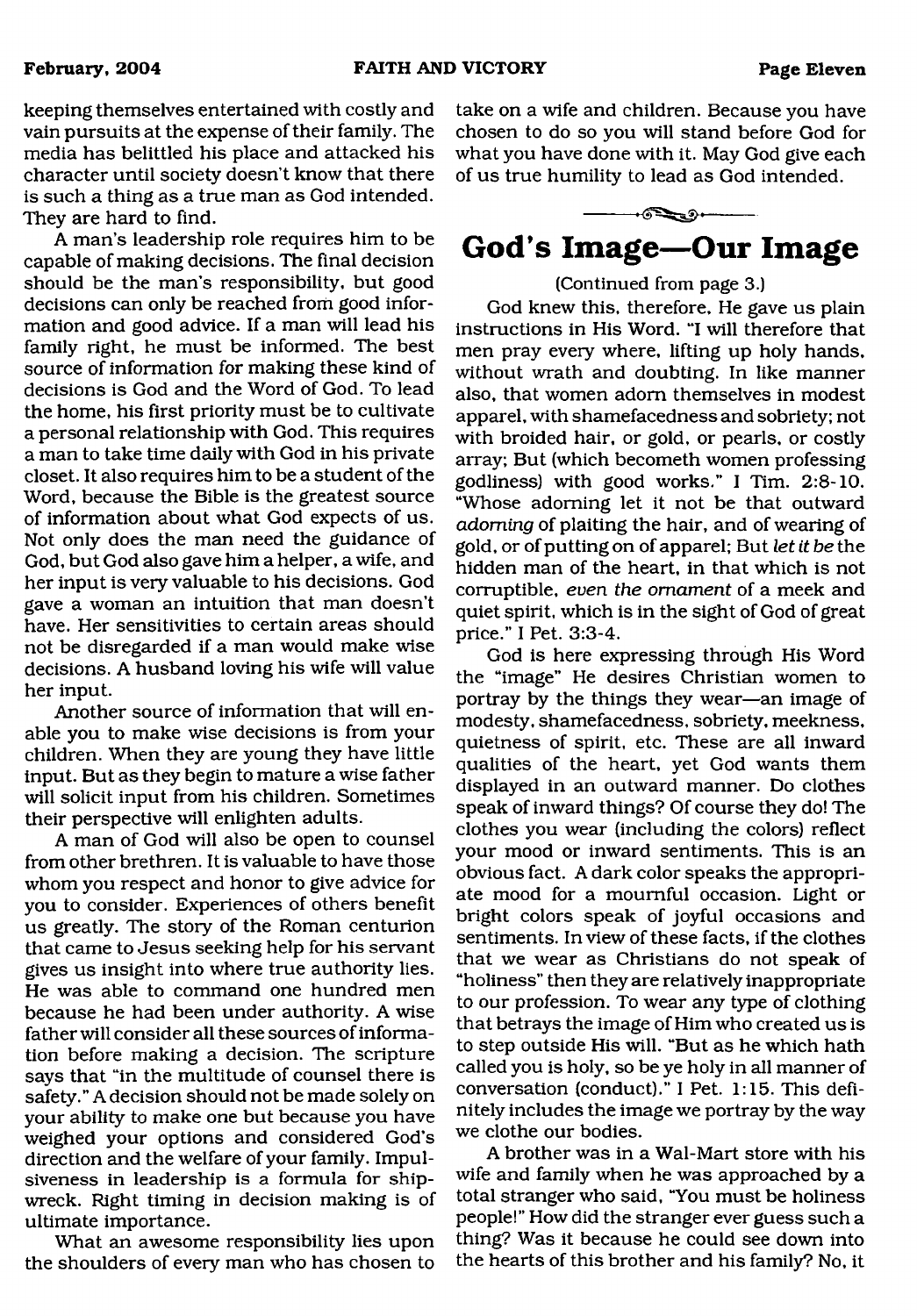was because he could see an image portrayed. What he saw on the outside suggested to him very strongly what was probably in their hearts.

Satan is a very subtle foe. He seeks to turn the Christian aside from God's holy will many times by subtly reasoning with the mind concerning the Scriptures. Remember, his purpose is to mar God's image. Satan even tried this with Jesus. "Then the devil taketh him up into the holy city, and setteth him on a pinnacle of the temple. And saith unto him, If thou be the Son of God, cast thyself down: for it is written, He shall give his angels charge concerning thee: and in *their* hands they shall bear thee up, lest at any time thou dash thy foot against a stone. Jesus said unto him. It is written again. Thou shalt not tempt the Lord thy God." Matt. 4:5-7.

Think of what the devil was doing here. He was using Scripture to motivate the Son of God to act outside of the will of God. Think of what this could have done to Christ's image. Had He jumped off the pinnacle of the temple and the angels indeed had caught Him and brought Him safely down without physical injury, He would have greatly glorified His own fleshly image in the eyes of the people. But Jesus remembered that there was more written in God's Word than what satan quoted. Jesus' purpose was to do God's will; not to glorify His flesh or gratify His own self-interest. God wants us to always be likeminded.

The devil still reasons with Christ's people today about what "is written." But his purpose is always to bring a wrong slant or wrong perspective concerning what is written. For example, he will suggest to our minds a portion of I Sam. 16:7 where God said, "man looketh on the outward appearance, but the Lord looketh on the heart," so as to lead us to believe that God pays no attention to outward things, just simply what's in the heart; therefore outward things don't really matter to God. But what satan doesn't tell us is that outward things are, in fact, a reflection (image) of what is in the heart. Nor does he tell us that God was speaking in this scripture of man's natural "countenance" and "height of stature;" not apparel or adornment. By reasoning in this way, satan is subtly leading us toward disobedience of other things that are written. This is His whole purpose. He knows that if he can get us to disobey in only one point he has successfully marred God's beautiful image of holiness in our lives.

God has always been concerned about the image men and women portray in regard to their gender. In Deut. 22:5, He gave this rule to Moses, "The woman shall not wear that which pertaineth unto a man, neither shall a man put on a woman's garment: for all that do so *are* abomination unto the LORD thy God." We know that this commandment was given under the old law system, the ceremonial aspects of which were nailed to the cross and done away. However, this was not a ceremonial, but a moral command, just as "honor thy father and thy mother," (Exo 20:12) which was quoted and reemphasized by the apostle Paul in Eph. 6:2. The relationship between children and their parents was not nailed to the cross or done away. Neither was the relationship between men and women. God still wants a definite and distinctly different "image" portrayed by men and women in regard to their gender. Although there can be some variation of cultural patterns regarding this, the distinction is definitely required in any cultural setting by Him who created male and female. In Western culture, trousers or pants have long been recognized as pertaining to the male image. Dresses and skirts are recognized as pertaining to the female image. Webster's dictionary gives us very cleartoned definitions regarding this. I quote: "Dress: the usual outer garment of women, generally of one piece with a skirt." *"Skirt:* a woman's separate garment that hangs from the waist." *"Trousers:* an outer garment, especially for men and boys, reaching from the waist to the ankles and divided into separate coverings for the legs: also called *pants."* When searching for restroom facilities in a place of public gathering, we depend very much on those images to guide us to the appropriate room relative to our gender. What man would dare enter the door exhibiting the image of a "dress?" Or what woman would dare enter the door exhibiting the "trouser" image? Obviously we do know what kind of garments pertain to men and what kind pertain to women, don't we? Our clothes do speak!

And what about the hair of our heads? Jesus told us that our heavenly Father has them all numbered (Matt. 10:30). So surely He is taking notice. Does it make any difference to God what kind of image we portray by the hair of our heads? Does hair speak? Yes.

According to the divinely inspired apostle Paul it can speak of shame or it can speak of glory. "Doth not even nature itself teach you, that, if a man have long hair, it is a shame unto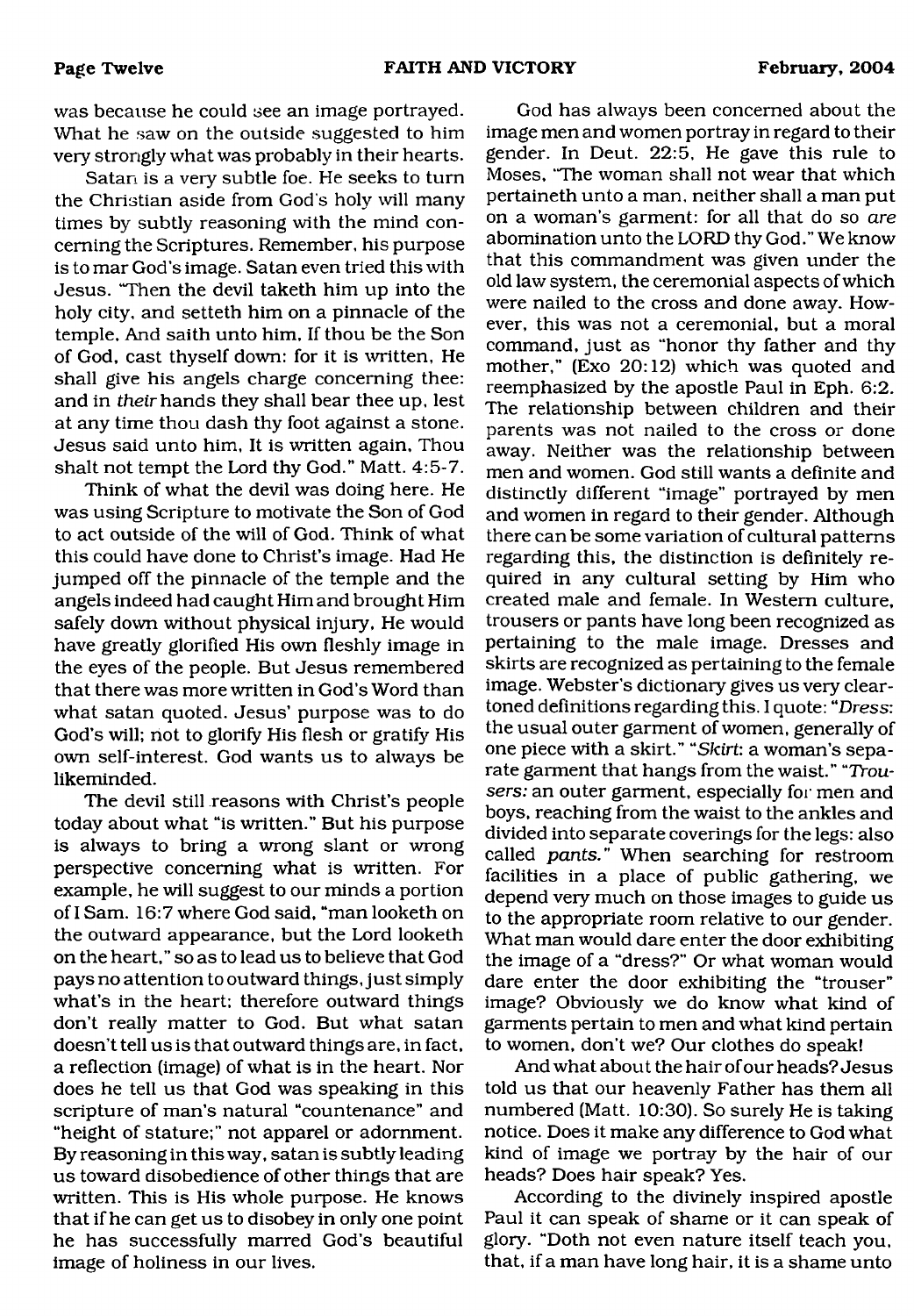him? But if a woman have long hair, it is a glory to her: for *her* hair is given her for a covering." The Greek Diaglott says "instead of a vail." I Cor. 11:14-15. Verse 6 of the same chapter suggests that it is a "shame" for a woman to be shorn or shaven and that she should be "covered" (that is, vailed with long hair). Verse 10 also says that this is "because of the angels." Even the angels in heaven are beholding the images that men and women are portraying before God, their Creator. They are desiring to see God's divine order carried out and the holiness of God portrayed in all that men and women do. They are interested in seeing God's will done "on earth as it is in heaven."

In Jeremiah 10, verses 2 and 3, God said, "Learn not the way of the heathen,...For the customs of the people are vain." It is important that we be aware that the will of God, as revealed in His Word and inspired by His Spirit, will contravene many cultural trends and customs of the people. The gospel of Jesus Christ is a culture-transforming gospel. Every time in history that it has been received and embraced by the heathen it has transformed their culture changed their concepts, customs and traditions. Apostle Peter, writing to the Gentile converts "scattered throughout Pontus, Galatia, Cappadocia, Asia, and Bithynia" (I Pet. 1: 1, 18- 19) said, "Forasmuch as ye know that ye were not redeemed with corruptible things, as silver and gold, from your vain conversation *received* by tradition from your fathers; But with the precious blood of Christ, as of a lamb without blemish and without spot."

One of the major causes of persecution for the early Gentile Christians was this cultural transition—their redemption from the vain traditions of their fathers. This put them directly at odds with the society all around them. It was the "offense of the cross." The Christians were despised and looked down on and, in many cases lost their homes, property and even their lives. They were made "gazingstocks" both by reproaches and bonds and took joyfully the spoiling of their goods, knowing in themselves that they had in heaven a better and enduring substance. (Heb. 10:33-34.) They were willing to endure the loss of all their earthly possessions that they might undergo a cultural transition that would reflect the Savior of the world. As these "gazingstocks" for Jesus bore their reproach, their image began to have its effect on

the world. In spite of the cultural antagonism, Christianity prevailed. So powerful was the effect of the holy image being portrayed by the early morning church that by about 300 A.D. the Roman Empire had undergone a cultural revolution. The "dragon" (the prevailing pagan system and its heathenish culture promoted by the devil) was "cast out." (See Revelation chapter 12.) It was bound for a thousand years (symbolizing a long period of time). Rev. 20:2-3. The power of Christ and His gospel conquered the dragon, bound his heathen influence and established cultural standards based on righteous principles. This righteous influence of "Michael and His angels" (Christ and His ministers) prevailed throughout Europe and the civilized world at that time. It was later carried to America by the Pilgrims and early settlers who brought civilization to this continent.

But the Scripture prophesied that after the thousand years were finished the dragon must be loosed again for a little season. We have reached that time in the unfolding and fulfillment of Bible prophecy. The dragon influence is loose today all over the world. This is why the prevailing cultural trends of our time are reverting back to heathenism. This is the reason people can walk the streets today in clothing (or lack of clothing) for which they would have been arrested a hundred years ago. Also, many false prophets are helping the "dragon" accomplish his purpose by diluting the Word of God or refusing to preach or teach certain portions of it. The evil forces of Gog and Magog (Rev. 20: 7-9) have compassed the holy city, the heavenly Jerusalem, the general assembly and church of the firstborn (Heb. 12: 22-23) around about on every side with intent to overwhelm the city and every cultural establishment within its walls; We are surrounded by heathenism—heathen lifestyles as well as heathen customs of dress. Heathen music is permeating the radio airwaves. Heathen images are everywhere—on television, billboards, the internet and videos, in magazines and newspapers. Our constant exposure to these images has a desensitizing effect on our souls. It is easy to become so numbed to the evil that is behind them that what they represent begins to seem like a normal way of life to us. It is human nature to conform to what we constantly see. We as twenty-first century Christians are now facing a crisis like we have never faced before. We have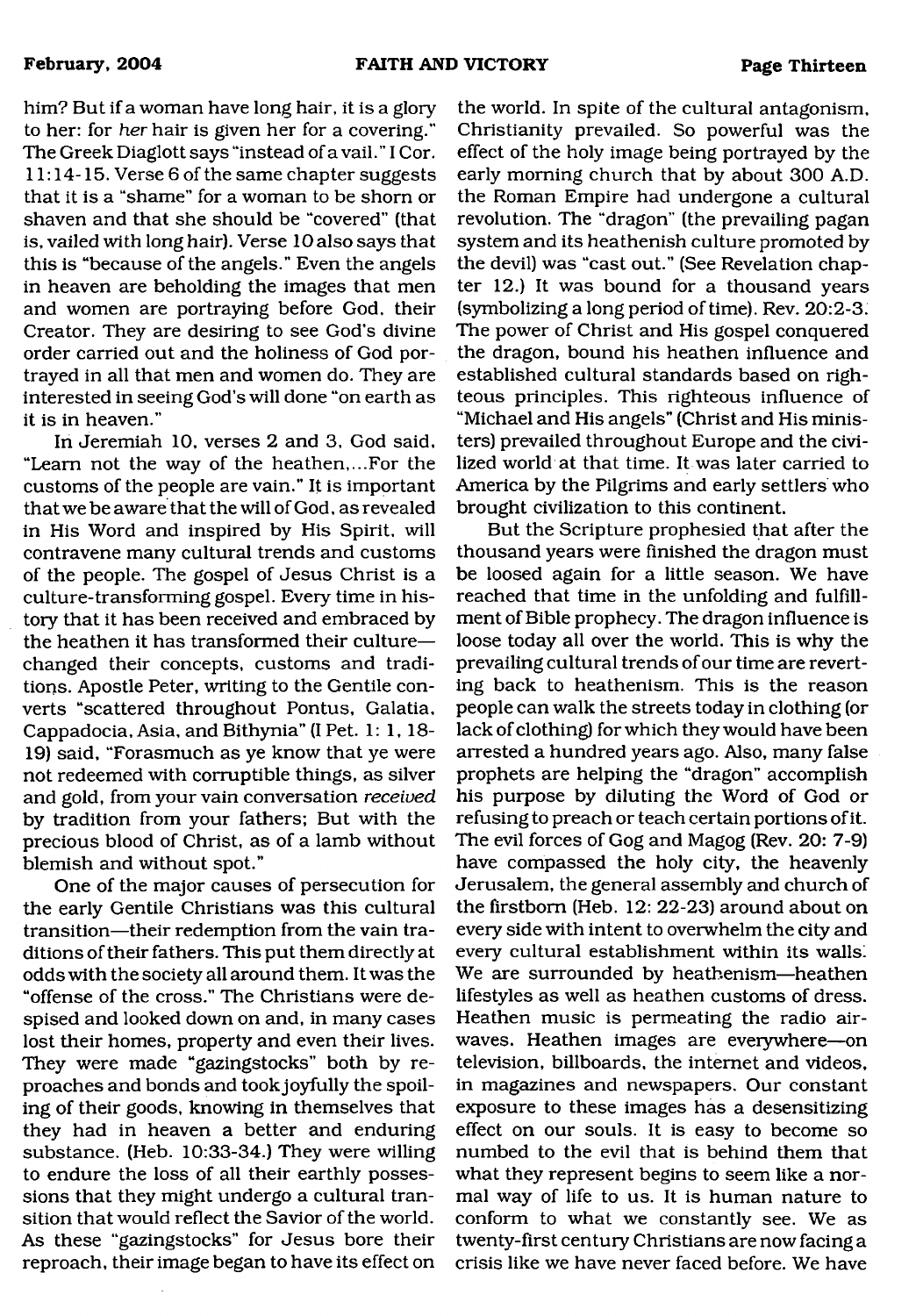a choice to make. Which culture will we follow— Christianity or heathenism? Many today are endeavoring to gain converts to Christianity by mixing the two cultures together, thus removing the "offense of the cross." However, the end result of this is that heathenism, not Christianity, always wins. If we follow true Christianity we put ourselves in direct antagonism to the cultural trends of the unregenerate society all around us. Can we do it? The Christians of the first century did. Also, Daniel and the three Hebrew children did. The three Hebrew children were cast into a fiery furnace because they would not bow to a certain image. We too may be required to go through some fiery furnaces for rejecting the images that the world is going after today. But remember, after the three Hebrew children went into the fiery furnace, king Nebuchadnezzar looked in and he got to view another image. And he said it looked like "the Son of God." (Dan. 3: 25.) That's the image we want the world to see!

Let us pray for heavenly vision, that we may see things in God's perspective. (Psa. 36:9.) Jesus said, "That which is highly esteemed among men is abomination in the sight of God." Luke 16:15. The great heart of God is deeply grieved today by the heathenish images He sees displayed by the masses of this present evil world. It is abomination in His eyes. The baring of the body and midriff, the earrings, the eyebrow rings, the nose rings, the finger rings, the makeup on the faces, the bobbing of the hair, the wearing of men's apparel and other heathen customs are all a sad betrayal of the holy, pure image God desires women to portray. All these images, so esteemed by the world as glamorous, are the direct products of "the lust of the flesh, and the lust of the eyes, and the pride of life," which "is not of the Father, but is of the world." (I John 2:16.) The men of today's society are also

displaying very ungodly, God-dishonoring images—long hair, tattoos, earrings, necklaces, hairy chests, etc.—it is all pride and fleshly lust. "But ye, beloved, building up yourselves on your most holy faith, praying in the Holy Ghost, keep yourselves in the love of God, looking for the mercy of our Lord Jesus Christ unto eternal life. And of some have compassion, making a difference: and others save with fear, pulling them out of the fire; hating even the garment spotted by the flesh."

There are many dear souls who have never known any way of life other than the heathen practices of modern society. Truly our hearts go out to them in deep compassion. Jesus is still offering to them freedom from the bondage and entanglements of the flesh and this sinful world. He still can, and wants to, transform them into His divine image. And moreover, He wants us, as His people, to show them that image in our daily lives. "I beseech you therefore, brethren, by the mercies of God, that ye present your bodies a living sacrifice, holy, acceptable unto God, *which is* your reasonable service. And be not conformed to this world: but be ye transformed by the renewing of your mind, that ye may prove what *is* that good, and acceptable, and perfect, will of God." Rom. 12:1-2.

Brethren, "Beware lest any man spoil you through philosophy and vain deceit, after the tradition of men, after the rudiments of the world, and not after Christ." Col. 2:8. "Rudiments," according to Webster's dictionary, are "the first slight beginnings of something." We should beware of the first slight beginnings of any cultural transitions that do not reflect "holiness." They will ultimately "spoil" us and mar the image of Christ. Beware of any philosophical reasoning in favor of the "rudiments of the world." Rather, let us earnestly contend for that culture-transforming faith which was delivered to the saints of the first century. Amen.

# <span id="page-13-0"></span>**HOW I LEARNED TO PRAY FOR THE LOST**

>≫C>Ж⇔€<

We present here a remarkable testimony which we feel will prove to be of real help to many readers.

The letter accompanying this testimony says in part: 'This is the result of my search for the right way of praying for the unsaved. I have found it to produce amazing results in a very short time. It seemed that there was no possible

chance for one's loved one to ever return to their faith, and after over twenty years of fruitless praying and after only a few short weeks of this type of praying we see them studying the Bible by the hour and attending every church service possible. Also their whole attitude towards Christianity has changed and all resistance seems gone. I have taken my place of authority in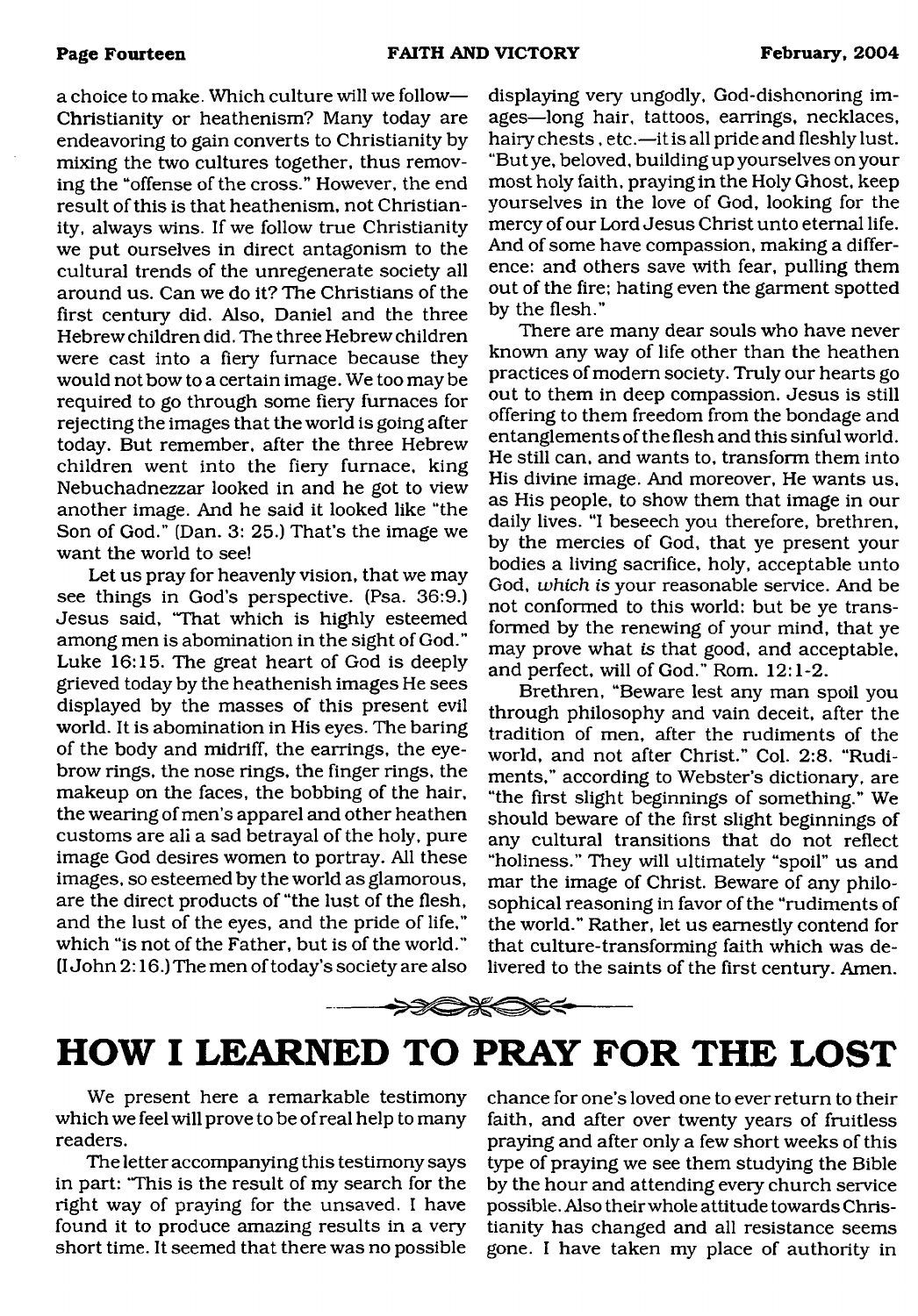Christ and am using it against the enemy. Oh, it is real! I have not looked at myself to see if I were fit or not; I've just taken my place and have prayed for a quickening of the Holy Spirit."

We know that believers everywhere are burdened for unsaved or backsliding loved ones. However many are praying in a spirit of fear and worry instead of in faith.

This has caused the writer to seek for definite light on how to pray, feeling the need of praying the right prayer, also the need for a definite promise or word upon which to base our faith when praying for the unsaved. Praise God, He never fails to give such needed help.

Perhaps because the salvation of some looked to us to be an impossibility, the first Scripture that was given us was Mark 10:27, "With God all things are possible."

The next Scripture had occupied our attention sometime before but with new emphasis now: "(For the weapons of our warfare are not carnal, but mighty through God to the pulling down of strongholds;) Casting down imaginations (margin—"reasonings") and every high thing that exalteth itself against the knowledge of God, and bringing into captivity every thought to the obedience of Christ." (II Cor. 10:4-5.) This shows the mighty power of our spiritual weapons. We must pray that all this be accomplished in the ones for whom we pray; that is, that the works of the enemy be tom down.

Finally we were given the solid basis for our prayer—the ground of redemption. In reality redemption purchased all mankind, so that we may say that each one is actually God's purchased possession although still held by the enemy. We must through the prayer of faith, claim and take for God, in the name of the Lord Jesus Christ, that which is rightfully His. This can be done only on the ground of redemption. We do not mean to imply that because all persons have been purchased by God through redemption they are thus automatically saved. They must believe and accept the gospel for themselves; this our intercession enables them to do.

To pray in the name of the Lord Jesus is to ask for or claim the things which the blood of Christ has secured. Each individual for whom prayer is made should be claimed by name, as God's purchased possession, in the name of the Lord Jesus on the ground of His shed blood.

We should claim the tearing down of all the works of satan, such as false doctrine, unbelief, hatred, etc., which the enemy may have built up in their thinking, and that their very thoughts shall be brought into captivity to the obedience of Christ.

In the authority of the name of the Lord Jesus claim their deliverance from the power and persuasion of the evil one and from the love of the world and the lust of the flesh. We should pray also for the quickening of their conscience and that God might grant them repentance and hearing ears and believing hearts as they hear or read the Word of God. Pray that God's will and purpose be accomplished in and through them.

Intercession must be persistent, not to persuade God, for redemption is of God, but because of the enemy. Our prayer and resistance are against the enemy, the awful powers and rulers of darkness. It is our duty before God to fight for the souls for whom Christ died. Just as some preach to them the good news of their redemption, just so others must fight back the powers of darkness on their behalf.

Satan yields only what and when he must, and he renews his attacks in subtle ways; therefore, prayer must be persisted in, even long after definite results are seen. We must hold what is taken for God against the enemy until such time as that soul is firmly established in the faith.

Satan has succeeded in keeping God's people in the dark about Christ's finished work on Calvary and his defeat there. He has succeeded, by deception, in convincing the Church that he is almost, if not quite, as powerful as God, when actually he has no power at all, that is, he has no legal standing, no rights, no authority. The devil knows that when the Church fully realizes the utterness of his defeat and how to use the authority which has been delegated to her, his evil reign is over.

Therefore, he seeks by every means possible to keep God's people in the dark, to prevent their knowing about and using the authority which is theirs.

"Now thanks be unto God, which always causeth us to truimph in Christ." "Greater is he that is in you than he that is in the world." "...Blessing, and glory, and wisdom, and thanksgiving, and honour, and power, and might, be unto our God for ever and ever. Amen.